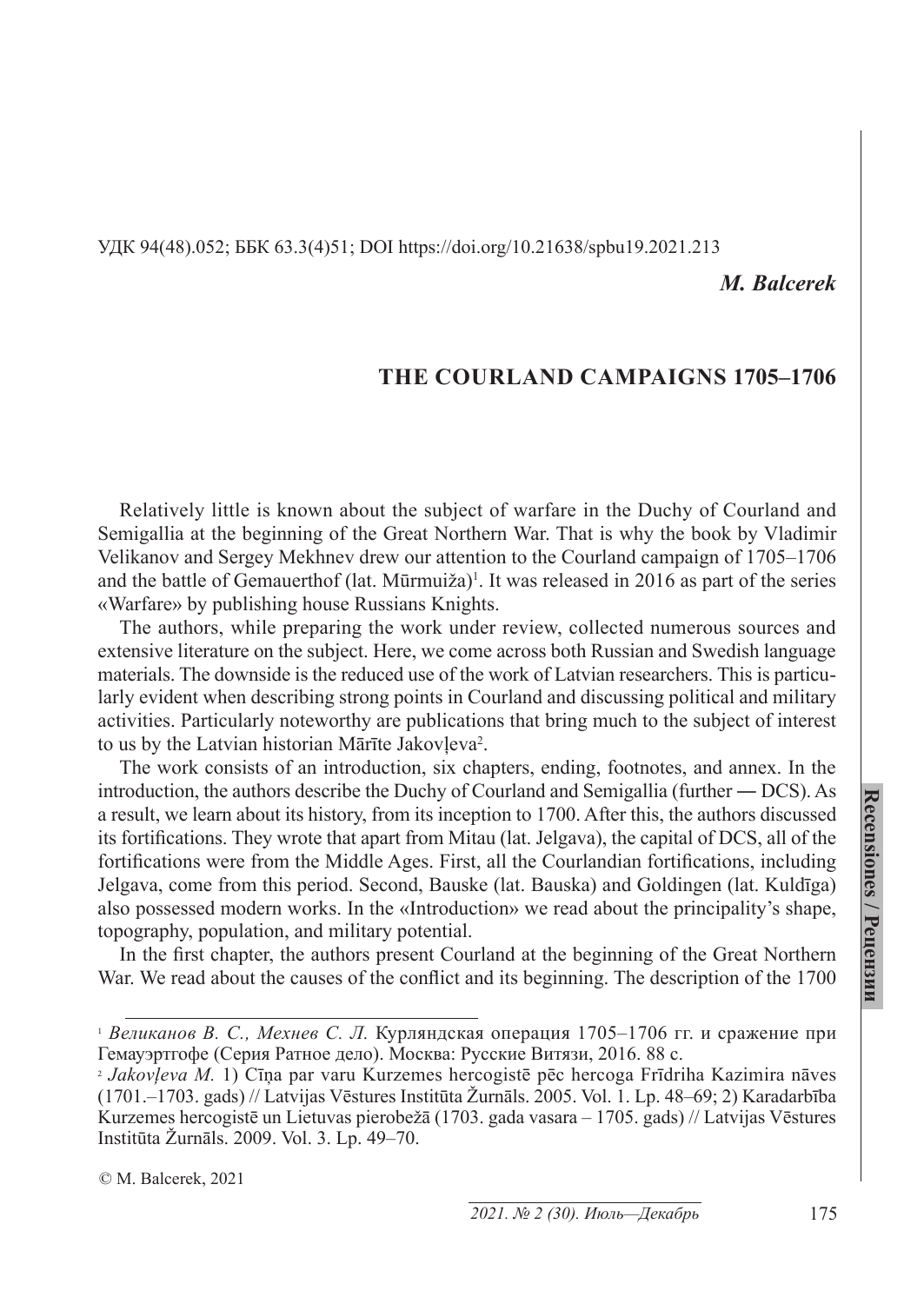campaign details the Battle of Probshtingshof. The problem is that these places are not located near Probshtingshof. The fighting took place in the Latvian town of Ciemupe, wherein the 19th century was built a railway station called Pröbstinghof3 .

After that, we have a description of the effects of the Swedish victory. The next day, Charles XII sent a unit of 2,000 people under the command of General-Major (further — MG) Mörner, who two days later occupied the unprotected capital of Courland — Jelgava. A temporary administration was established on the spot under the leadership of MG Charles Stuart. The king's letters to him are intended to indicate the intention of incorporating the principality into Sweden. This is an exciting hypothesis, especially since the current literature is silent on this subject<sup>4</sup>. The authors describe the Swedish forces left in the Courland, which, after the departure of King Charles XII with the main army, took on the weight of the war on the Courland-Lithuania border. The next part of the chapter is a presentation of warfare, rich in battles and sieges.

In the second chapter, the authors discussed the events preceding the primary title campaign. There, we can read about activities on the Lithuanian-Courland border, as well as Russian and Swedish plans for 1705. Tsar Peter the Great planned to attack Courland in the next campaign.

In the third chapter, the authors describe the march of FM Sheremetev through DCS in July 1705. He tried to surprise the capital of the Courland — Jelgava. On July 12/13/26 (the Julian / the Swedish / the Gregorian calendar), the Russians were able to surprise the Swedes, but they did not capture the Jelgava fortress. In this chapter, we learn about the forces that on July 15/16/26 — just three days after the attack on the Courlandish capital — fought the Battle of Gemauerthof.

The fourth chapter describes the title battle of Gemauerthof. The authors describe the circumstances in which the fight occurred. The Russian army, moving through Courland from northeast to southwest, accidentally found an opponent who had camped about 30 km southwest of Miatu. Lewenhaupt was also surprised because he expected the enemy to come from the east. Opponents figured out their positions on July 14/15/25.

The authors accurately presented the composition and size of both armies. In their opinion, the size of the Swedish army had been underestimated up to now. According to Petré, Lewenhaupt had over 7,000 in the battle soldiers, including 300 Lithuanians<sup>5</sup>. Based on the report of C. A. Sinclair, general quartermaster of MG Lewenhaupt's army, talking about almost 9,000, the authors increase the size of the Swedish army to 8,900 (see Annex 3). This document, kept at the Linköping Diocesan and Country Library in Sweden, dates July 11–21, is credible given the author. Especially that there were mistakes in the narration of Petré that we write in more detail later. Thus, the opponent's forces were almost identical because the army of FM Sheremetev is estimated at 9,500 people (see Annex 4). The Swedes were to have an advantage in the infantry and the Russians in the cavalry.

<sup>3</sup>  *Balcerek M.* Sasi w Inflantach. O książce Grzegorza Szymborskiego // Zapiski Historyczne. 2016. T. 81. Z. 3. S. 160. ― Probably this error is due to the reading of the book of Aleksander Bespalov, which is not in the bibliography: *Беспалов А. В.* Битвы Великой Северной войны 1700–1721. М., 2005. С. 11–12.

<sup>4</sup>  *Jakovļeva M.* Cīņa par varu… Lp. 46–69.

<sup>5</sup> *Petré R*. Fänrik Robert Petrés dagbok 1702–1709 // Quennerstedt, August (ed.). Karolinska krigares dagböcker jämte andra samtida skrifter. Vol. 1. Lund: Gleerupska univ. bokhandeln (Hjalmar Möller), 1901. S. 58.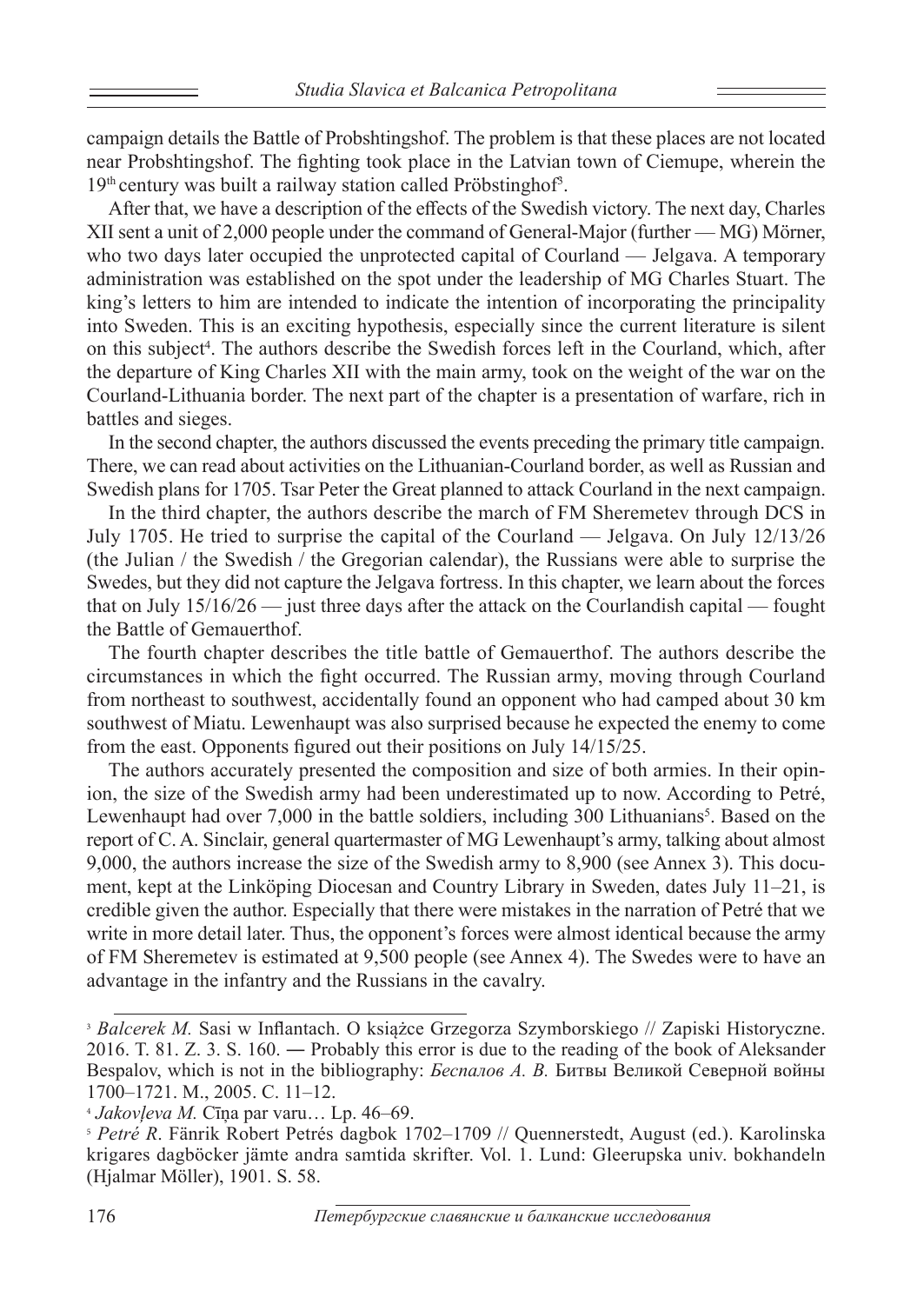On July 14/15/25, decisions regarding the future battle were made. MG Lewenhaupt originally planned to set up his army facing east. When he realized that the enemy was coming from the northeast, he directed his army more. Theoretically, the opposite side should face the opposite, but the authors presented the formation of the Russian army differently. We see the Russians north of the opponent's position on the plans placed on the inside pages of the cover. In this way, Velikanov and Mekhnev suggest that FM Sheremetev used a diagonal pattern attacking the left wing of the opposing army, which is new compared to earlier findings. Unfortunately, the authors do not explain such a presentation of the issue.

In the drawings depicting the battle in this work, the right wing of the Swedes is not above the swamps, as the anonymous author of the leaflet about the campaign says<sup>6</sup>. As a result, this flank was exposed to attack. Directing the formation of the Swedish army further north would remove this threat and lead the army in front of the enemy coming from this direction.

Staying on the subject of «ordres de bataille», it is worth paying attention to setting up the army of MG Lewenhaupt. The Swede initially wanted to use a two-line array of mixed infantry and cavalry units. However, he changed his intention because eventually, the first one was in the center, and the latter was on both wings. The authors do not explain the change in this decision.

Velikanov and Mekhnev write that the Swedish infantry was divided into 17 battalions; 12 of them stood in the first line, and 5 stood in the second. It is new compared to what the Swedish historian Hugo Uddgren wrote, according to whom there were 18 (respectively 13 and 5)<sup>7</sup>. The authors do not explain it, but the source of their information is most likely the «ordre de bataille» of the formation of the army of MG Lewenhaupt from the era, where we see 17 (respectively 12 and 5)<sup>8</sup>.

According to Velikanov and Mekhnev, every Swedish battalion was to receive a 3-pound gun, but there were only 16 cannons and 17 troops. The authors do not explain this. They also do not indicate which unit was weakened in this way. Looking at those mentioned above «ordre de bataille» from the era, we see a total of 17 guns, of which 13 were in the first line. The third battalion from the right received two cannons. The grenadier battalion at the leftwing was deprived of guns, but the one at the right has two of them.

Similarly, in the second line, the center in the middle has two, the one on the left, and the right one is deprived of them. Such an artillery arrangement shows the desire to strengthen the right flank because it had more firepower, which the authors do not mention. It is an interesting note in the later winging of the Swedish army's left-wing and requires further analysis and discussion.

In the remainder of the chapter, Velikanov and Mekhnev accurately present the course of the fight. In the beginning, we learn about the action of the Swedish colonel (further ― Col)

<sup>6</sup> Warhaffter Bericht, Von der Blutigen Action und glorieusen Victorie, So der Hochwohlgebohrne Herr General-Major und Vice-Gouverneur, Graf Adam Ludwig Lewenhaupt, Wider den Moscowitischen General-Feld- Marschallen Knees Boris Petrovitz Scheremethoff, Bey Gemäuert-Hoff auff der Gräntze von Curland den 16. Julii 1705. Tapffer und Heldenmühtig befochten. s.: s. n. K. 2v.

<sup>7</sup>  *Uddgren H. E.* Karolinen Adam Ludvig Lewenhaupt. Vol. 2. Uddevalla, 1950. S. 64.

<sup>8</sup>  *Великанов В. C., Мехнев C. Л.* Курляндский поход Шереметева и «упущенная виктория» при Мур-мызе (Гемауэртгофе) 26 июля 1705 г. // Военно-исторический журнал «Старый Цейхгауз». 2014. T. 57. № 1. C. 78.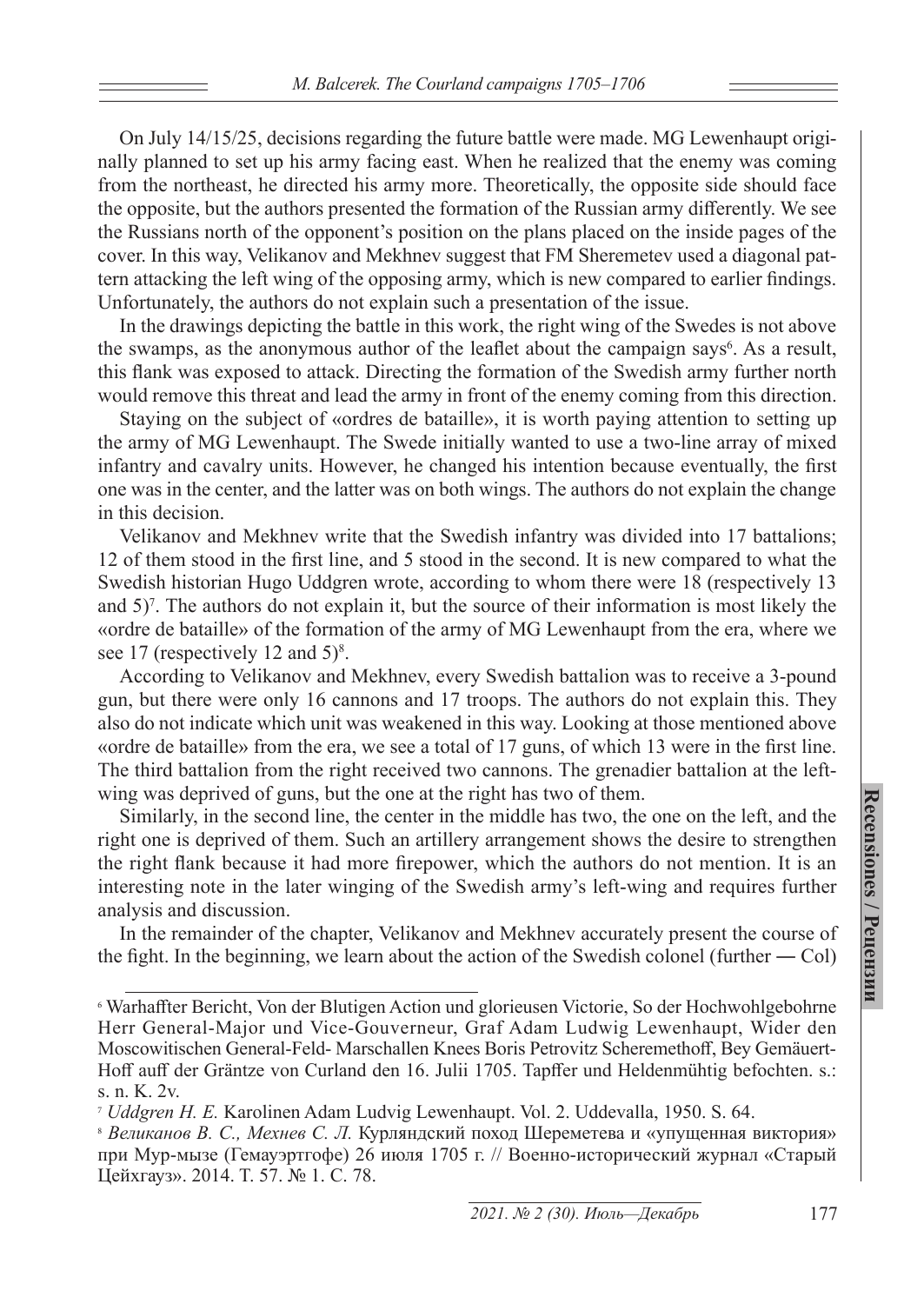Stackelberg, who, according to the authors, was to arbitrarily attack the Russians. They cite the diary of a participant in the diary of Petré's events. Ensign writes about the sending of Stackelberg by MG Lewenhaupt for reconnaissance. The latter would later get into the fight<sup>9</sup>. Other sources confirm the first information. The latter is found only in Petré. Based on this, Uddgren carefully approached the warrant officer's account<sup>10</sup>. While the following information is debatable, the initial information is incorrect.

Stackelberg's retreat provoked a Russian attack that began with the initiative of Col Kropotov. This Russian cavalry commander did not wait for the order of the commander-inchief and attacked the enemy himself, which resulted in the movement of the entire army. This was new compared to previous arrangements. The minus is hidden in the footnote as there is no reference to these events (note  $86$ )<sup> $11$ </sup>. We learn about the independent attack of Kropotov by reading «Военно-походный журнал», which is not in the appropriate footnote<sup>12</sup>.

This is how the fight began on the whole front. The left wing of the Swedish army was flanked, almost leading to its defeat. According to the authors, activities in the second flank of MG Lewenhaupt's army began later. The Russian attack carried out there was to be repelled, and then, a Swedish counterattack was launched. The authors did not see a threat to the army of Lewenhaupt in this episode, which was a derivative of Uddgren's findings. The Swedish historian originally wrote about the breach of the right flank of his countrymen, and this, combined with the catastrophe on the second wing, was to lead to a  $\text{lap}^{13}$ . In a later publication, he withdrew this request in the text but left the picture and signature unchanged, where we can see the lap of the Swedish army<sup>14</sup>.

Later in the chapter, the authors present the spoils and losses of both armies. The Swedes maintained the field, but according to Velikanov and Mekhnev, they achieved a Pyrrhic victory. MG Lewenhaupt and his men were not ready for another battle. The Tsar, however, had the strength to further expand in the DCS. The only thing missing here is the lack of commentary on the reasons for the Swedish victory. Amazingly, we find them only at the beginning of the next chapter, which is where we do not expect it.

In the fifth chapter, (The second Courland campaign and the capture of Jelgava and Bauska (August–September 1705)), we find a description of the capture of the DCS by Russian forces. In the beginning, we get acquainted with the plans of Tsar Peter the Great regarding this task. Lewenhaupt faced a dilemma, whether to defend the principality or keep the field army. After a short reflection, he chose the second option, which allowed him to focus on protecting Swedish Livonia. This decision de facto handed the DCS over to the opponent.

The authors familiarize us with the siege activities conducted by the Russians against two Courland strongholds: Jelgava and Bauska (ger. Bauske). This issue has not yet been in the

<sup>9</sup>  *Petré R*. Fänrik Robert Petrés… S. 47–48.

<sup>10</sup> *Uddgren H. E.* Karolinen… S. 64–65.

<sup>11</sup> *Куракин Б. И*. Архив кн. Ф. А. Куракина. Кн. 1. СПб.: Типография В. С. Балашева, 1890. C. 112.

 $12$  Военно-походный журнал (с 3 июня 1701 года по 12 сентября 1705 года) генерал-фельдмаршала Бориса Петровича Шереметева, посланного по высочайшему повелению в Новгород и Псков для охранения тех городов и иных тамошних мест от войск шведского короля // Материалы Военно-Ученого Архива Главного Штаба. Т. I. Ч. III. СПб.: Печатня В. И. Головина, 1871. Кол. 178–179.

<sup>13</sup> *Uddgren H. E*. Slaget vid Gemeuerthof // Karolinska Förbundets Årbok. 1912. S. 148–172.

<sup>14</sup> *Uddgren H. E.* Karolinen… S. 66. Kartskiss Nr 4: Svenska armén kringränd av den ryska.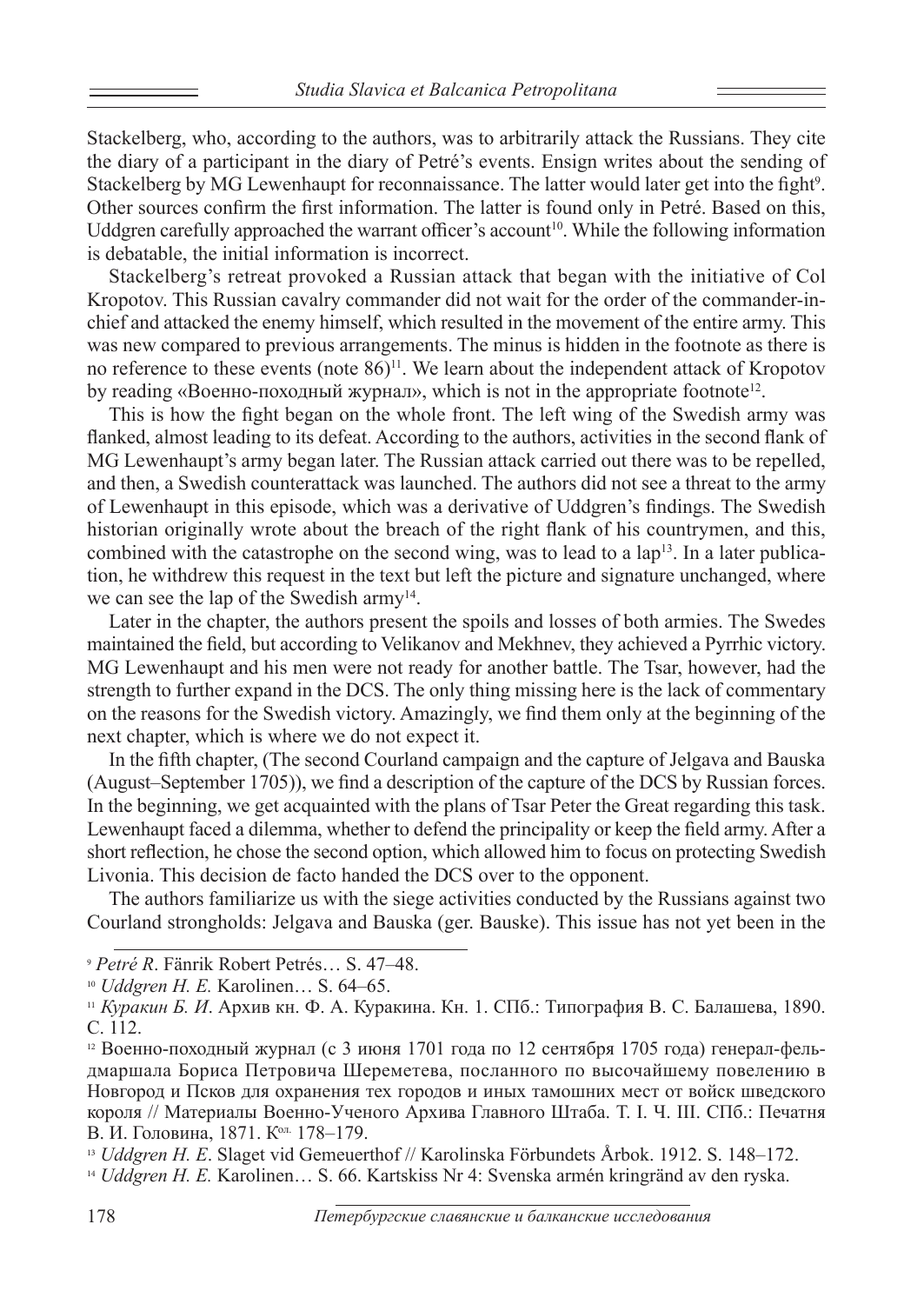orbit of interest of researchers, which gives great value to the findings of the authors. We get to know the composition of the garrisons, as well as the number and weight of sections located there. The same applies to the siege forces. The downside is the description of the fortifications. In the case of the capital of the principality, Jelgava, the authors write after Petré about four bastions, while there were five<sup>15</sup>. We can see this correctly in the illustration they posted, which has been reproduced on page 63.

The breakthrough moment in the siege was the arrival of heavy artillery. The authors write about her escorting by the Gagarin regiment of dragons, but in «Военно-походный журнал» we can read aditional about two more units: Meshcherski and Dyumant drone regiments<sup>16</sup>. Russian shelling seriously violated the Jelgava citadel's fortifications, forcing the Swedish garrison to negotiate and ultimately surrender. Her conditions were perfect for the besieged. The authors write that according to them, every soldier could take 24 loads. The capitulation act, however, explicitly mentions 36 charges. The same applies to the number of departments. In the book, we read about 12, and in the cited source, we read about 13 cannons and two mortars $17$ .

In the sixth and final chapter, «The Courland under Russian control (September 1705–April 1706)», we learn about the situation after the occupation of the principality by the Russians from September 1705 to April 1706, on behalf of the minor Prince Friedrich Wilhelm, in place of the Regent of Prince Ferdinand, who did not want to continue the war. The authors present troops of the Russian army stationed in the Courland, as well as garrisons in Jelgava and Bauska.

Later in the chapter, we learn about the Tsar's plans for the 1706 campaign. They were changed by the sudden appearance of the leading Swedish army of King Charles XII in Lithuania, which also surprised Lewenhaupt in Livonia. As a result, there was no joint Swedish action. Without taking up the defense of the occupied territories, Russian troops quickly retreated east, evacuating all fortresses. A small battle near Olkienniki (lit. Valkininkai) in Lithuania in the winter of 1706 ended with the victory of the Swedes and Sapieha supporters over the Russians and Lithuanian Republicans, and it did not significantly affect the overall situation. Later in the chapter, we learn about the Tsar's plans for the 1706 campaign.

In the first part of the Ending, the authors present the fate of Courland and its fortresses. At the end of the book, we come across Footnotes and an Annex consisting of six attachments. It is a pity that the publisher did not place links at the bottom of the page, which would allow the reader to assimilate the content better. It is also difficult not to tackle the lack of a bibliography, which would show the authors' effort in gathering source materials and topic literature.

In summary, the reviewed book should be evaluated positively. The authors described a little-known fragment of the Great Northern War, which is of great importance in learning about this momentous conflict. Velikanov and Mekhnev worked on Russian and Swedish materials, generally on the firsts. The downside is the lack of Latvian studies, which generates some errors. We analyzed the description of events based on sources and came to different conclusions. It can be the basis for further research. We assessed the work very positively.

<sup>&</sup>lt;sup>15</sup> Petré R. Fänrik Robert Petrés... S. 60–61.

<sup>16</sup> Военно-походный журнал… Кол. 190.

<sup>&</sup>lt;sup>17</sup> Accords-Puncten Von Mitau. Hamburg: [Henrich Heuß], 1705.